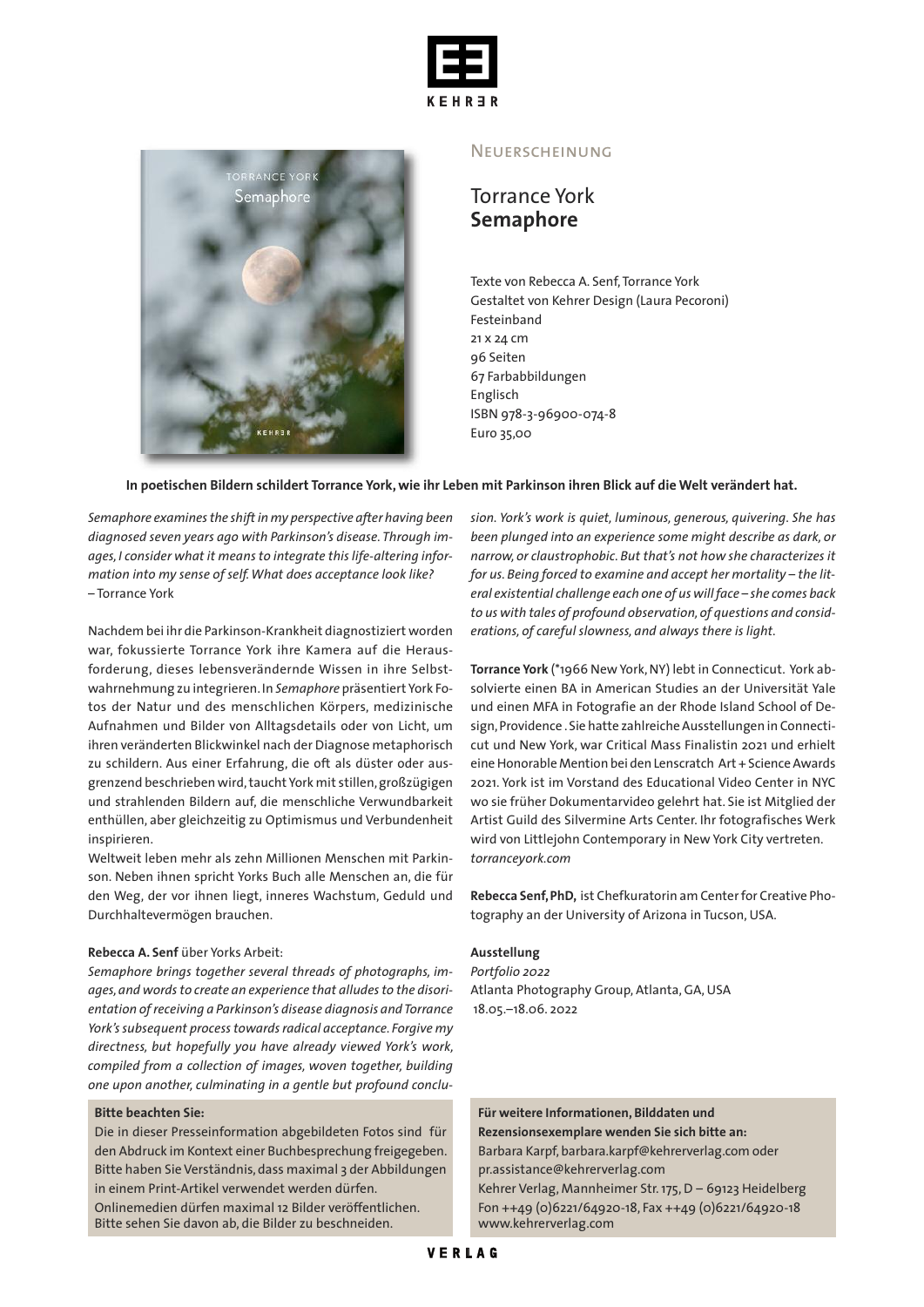

# **Pressebilder**



01\_Untitled 1618, 2020 © Torrance York





05\_Untitled 9390, 2020 © Torrance York



02\_Untitled 0523, 2020 © Torrance York



04\_Untitled 51567, 2013 © Torrance York



06\_Untitled 0604, 2020 © Torrance York

## VERLAG